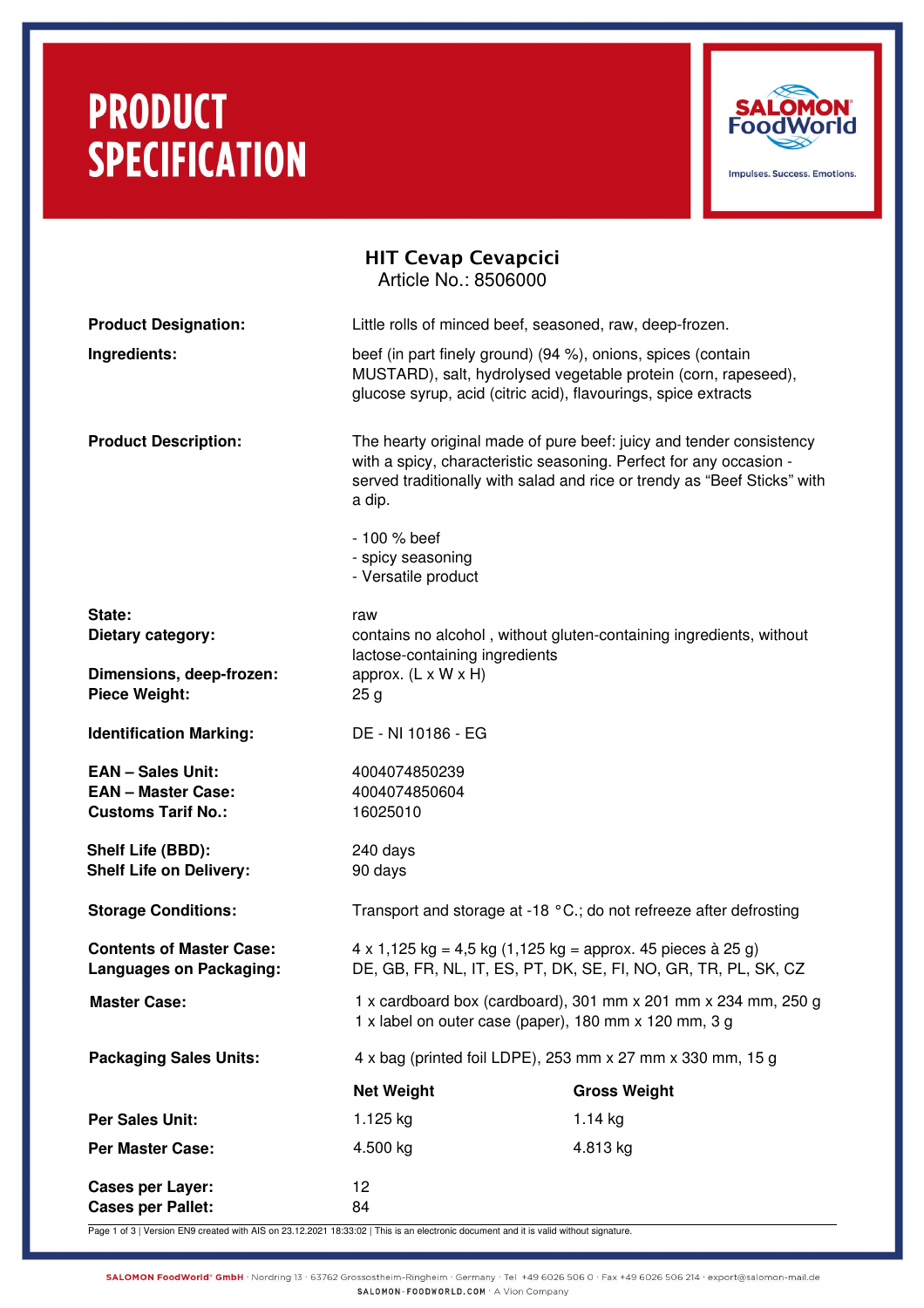## **PRODUCT SPECIFICATION**



### HIT Cevap Cevapcici Article No.: 8506000

| <b>Gross Weight per Pallet:</b> | 424.292 kg |
|---------------------------------|------------|
| <b>Pallet Height:</b>           | 1788 mm    |

**Recommended Preparation:** Prepare the product from frozen. Please consume only well done. Cooking times may vary depending on the power rating of the appliance. Combi-steamer (dry heat): 220 °C ca. 8 min. Contact grill: 180 °C ca. 04:00 min. Griddle: 180 °C ca. 7 min., turn several times

### **Nutritional values: 100 g contain on average:**

| Energy [kJ / kcal]:     | 1047 / 252 |
|-------------------------|------------|
| Fat $[g]$ :             | 19         |
| of which saturates [g]: | 8.1        |
| Carbohydrate [g]:       | 1.7        |
| of which sugars [g]:    | 1.1        |
| Protein [g]:            | 18         |
| Salt [g]:               | 1.3        |
| Fibre [g]:              | 1.1        |
|                         |            |

#### **Bacteriological Data:**

| Aerobic mesophilic germs |  |
|--------------------------|--|
| E. coli                  |  |
| Salmonella               |  |

 $<$  500000 CFU/g  $<$  5000 CFU/g not traceable in 10 g

Page 2 of 3 | Version EN9 created with AIS on 23.12.2021 18:33:02 | This is an electronic document and it is valid without signature.